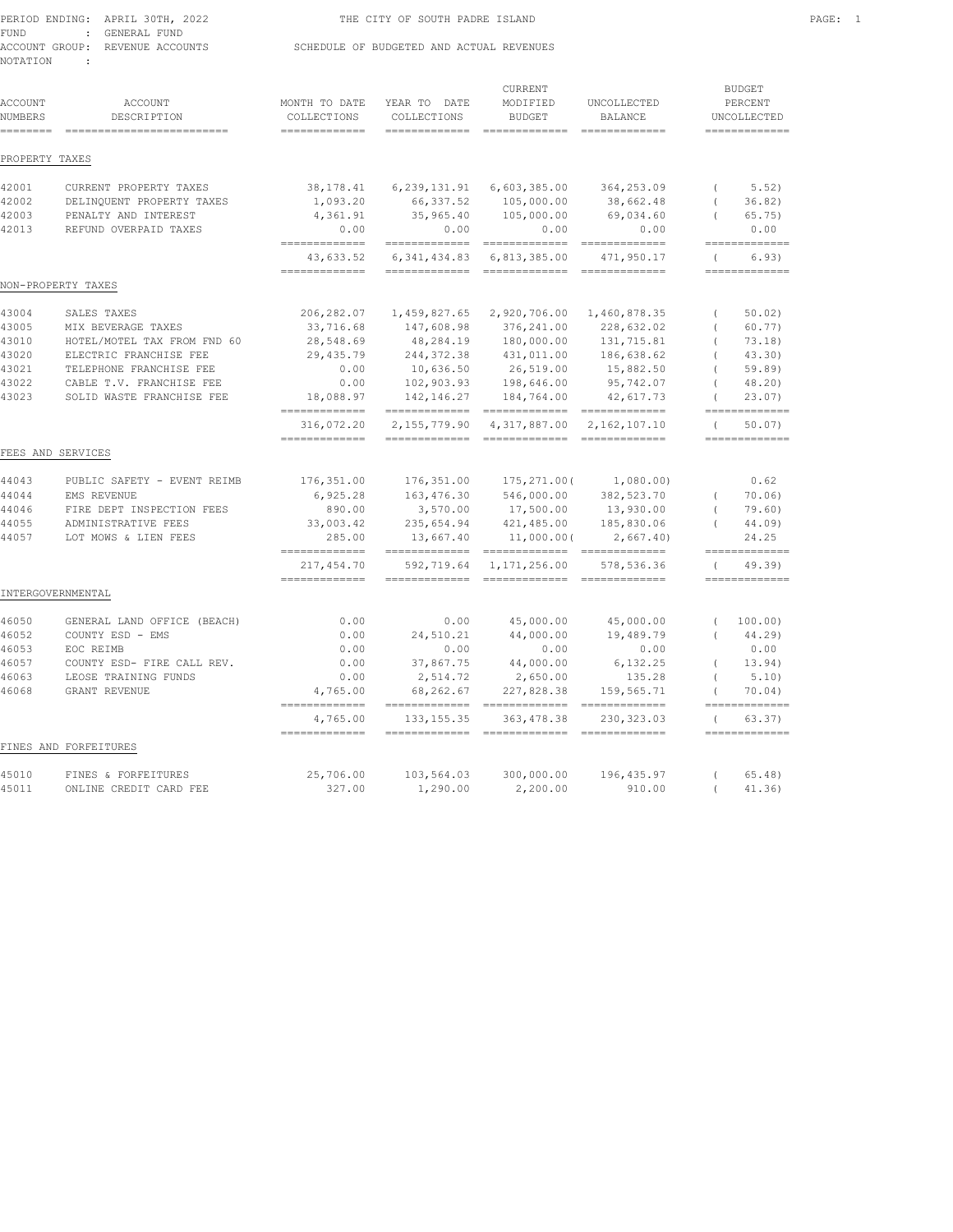|      | PERIOD ENDING: APRIL 30TH, 2022 | THE CITY OF SOUTH PADRE ISLAND           | PAGE: 2 |  |
|------|---------------------------------|------------------------------------------|---------|--|
| FUND | : GENERAL FUND                  |                                          |         |  |
|      | ACCOUNT GROUP: REVENUE ACCOUNTS | SCHEDULE OF BUDGETED AND ACTUAL REVENUES |         |  |

NOTATION :

| <b>ACCOUNT</b><br><b>NUMBERS</b> | ACCOUNT<br>DESCRIPTION                              | MONTH TO DATE<br>COLLECTIONS  | YEAR TO DATE<br>COLLECTIONS   | CURRENT<br>MODIFIED<br><b>BUDGET</b>        | UNCOLLECTED<br><b>BALANCE</b> |                | <b>BUDGET</b><br>PERCENT<br>UNCOLLECTED |
|----------------------------------|-----------------------------------------------------|-------------------------------|-------------------------------|---------------------------------------------|-------------------------------|----------------|-----------------------------------------|
| :=======<br>45012                | ===========================<br>WARRANT COLLECT FEES | =============<br>276.80       | =============<br>3,365.40     | =============<br>13,000.00                  | $=$ =============<br>9,634.60 | $\overline{ }$ | =============<br>74.11)                 |
|                                  |                                                     | =============<br>26,309.80    | =============<br>108,219.43   | -----------------------------<br>315,200.00 | 206,980.57                    | $\left($       | =============<br>65.67)                 |
|                                  | LICENSES AND PERMITS                                | $=$ = = = = = = = = = = = = = | $=$ = = = = = = = = = = = = = | =============                               | =============                 |                | =============                           |
| 47030                            | BUILDING PERMITS                                    | 17,293.36                     | 179,983.45                    | 100,000.00(                                 | 79,983.45)                    |                | 79.98                                   |
| 47031                            | ELECTRICAL PERMITS                                  | 450.00                        | 7,850.00                      | 3,500.00(                                   | 4,350.00                      |                | 124.29                                  |
| 47032                            | MIX BEVERAGE PERMITS                                | 0.00                          | 12,710.00                     | 19,000.00                                   | 6,290.00                      | $\left($       | 33.11)                                  |
| 47033                            | PLUMBING PERMITS                                    | 550.00                        | 7,750.00                      | 4,000.00(                                   | 3,750.00                      |                | 93.75                                   |
| 47034                            | MECHANICAL PERMITS                                  | 0.00                          | 1,050.00                      | 1,000.00(                                   | 50.00                         |                | 5.00                                    |
| 47035                            | TAXI PERMITS                                        | 50.00                         | 1,950.00                      | 5,500.00                                    | 3,550.00                      | $\left($       | $64.55$ )                               |
| 47036                            | ENV HEALTH & OTHER PERMITS                          | 4,100.00                      | 46,635.00                     | 40,000.00(                                  | 6,635.00                      |                | 16.59                                   |
| 47037                            | OTHER PERMITS                                       | 3,182.14                      | 21,334.06                     | 20,000.00(                                  | 1,334.06)                     |                | 6.67                                    |
| 47039                            | L.P. GAS PERMIT                                     | 0.00                          | 0.00                          | 0.00                                        | 0.00                          |                | 0.00                                    |
| 47040                            | T-SHIRT FAB. PERMIT                                 | 0.00                          | 0.00                          | 0.00                                        | 0.00                          |                | 0.00                                    |
| 47041                            | DUNE PROT. PERMITS                                  | 0.00                          | 0.00                          | 0.00                                        | 0.00                          |                | 0.00                                    |
| 47042                            | STR PERMITS                                         | 1,500.00                      | 6,950.00                      | 7,000.00                                    | 50.00                         | $\left($       | 0.71)                                   |
| 47043                            | SPRING BREAK PERMITS                                | 50.00                         | 450.00                        | 250.00(                                     | 200.00                        |                | 80.00                                   |
| 47045                            | GOLF CART PERMITS                                   | 2,050.00                      | 34,500.00                     | 34,000,000                                  | 500.001                       |                | 1.47                                    |
| 47046                            | ANIMAL/COMPOSTER SERVICES FEE                       | 50.00                         | 0.00                          | 0.00                                        | 0.00                          |                | 0.00                                    |
| 47047                            | SIDEWALK IN-LIEU FEES                               | 0.00                          | 0.00                          | 0.00                                        | 0.00                          |                | 0.00                                    |
| 47048                            | PARKING IN LIEU FEE                                 | 0.00                          | 0.00                          | 0.00                                        | 0.00                          |                | 0.00<br>=============                   |
|                                  |                                                     | =============<br>29, 275.50   | 321, 162.51                   | 234,250.00(                                 | 86, 912.51)                   |                | 37.10                                   |
| MISCELLANEOUS                    |                                                     | =============                 |                               |                                             |                               |                | =============                           |
| 48040                            | INTEREST REVENUE                                    | 1,841.25                      | 12,132.69                     | 55,000.00                                   | 42,867.31                     | $\left($       | 77.94)                                  |
| 48041                            | CASH OVER/SHORT                                     | 0.00                          | 0.00                          | 0.00                                        | 0.00                          |                | 0.00                                    |
| 48042                            | MISCELLANEOUS REVENUE                               | 10,121.09                     | 28,718.41                     | 35,000.00                                   | 6,281.59                      |                | 17.95                                   |
| 48043                            | ELECTRICITY REBATE                                  | 0.00                          | 0.00                          | 0.00                                        | 0.00                          |                | 0.00                                    |
| 48044                            | DISCOUNTS EARNED                                    | 0.00                          | 0.00                          | 0.00                                        | 0.00                          |                | 0.00                                    |
| 48045                            | INSURANCE PROCEEDS                                  | 6,329.18                      | 6,329.18                      | 6,329.18                                    | 0.00                          |                | 0.00                                    |
| 48047                            | CONTRIBUTIONS TO CITY PARK                          | 0.00                          | 0.00                          | 0.00                                        | 0.00                          |                | 0.00                                    |
| 48048                            | CONTRIBUTIONS - CYCLOVIA EVENT                      | 0.00                          | 0.00                          | 0.00                                        | 0.00                          |                | 0.00                                    |
| 48049                            | CONTRIB. ARSON DOG PROG.                            | 0.00                          | 0.00                          | 0.00                                        | 0.00                          |                | 0.00                                    |
| 48087                            | COPIES                                              | 0.00                          | 0.00                          | 100.00                                      | 100.00                        | $\left($       | 100.00)                                 |
| 48090                            | FUEL REBATE                                         | 1,503.32<br>=============     | 3,170.57                      | 4,000.00                                    | 829.43                        | $\left($       | 20.74<br>=============                  |
|                                  |                                                     | 19,794.84<br>=============    | 50,350.85                     | 100,429.18                                  | 50,078.33                     | $\left($       | 49.86)<br>=============                 |
|                                  | OTHER FINANCING SOURCES                             |                               |                               |                                             |                               |                |                                         |
| 49070                            | <b>BOND PROCEEDS</b>                                | 0.00                          | 0.00                          | 0.00                                        | 0.00                          |                | 0.00                                    |
| 49071                            | LEASE PROCEEDS                                      | 0.00                          | 0.00                          | 0.00                                        | 0.00                          |                | 0.00                                    |
| 49085                            | SALE OF FIXED ASSETS                                | 0.00                          | 0.00                          | 0.00                                        | 0.00                          |                | 0.00                                    |